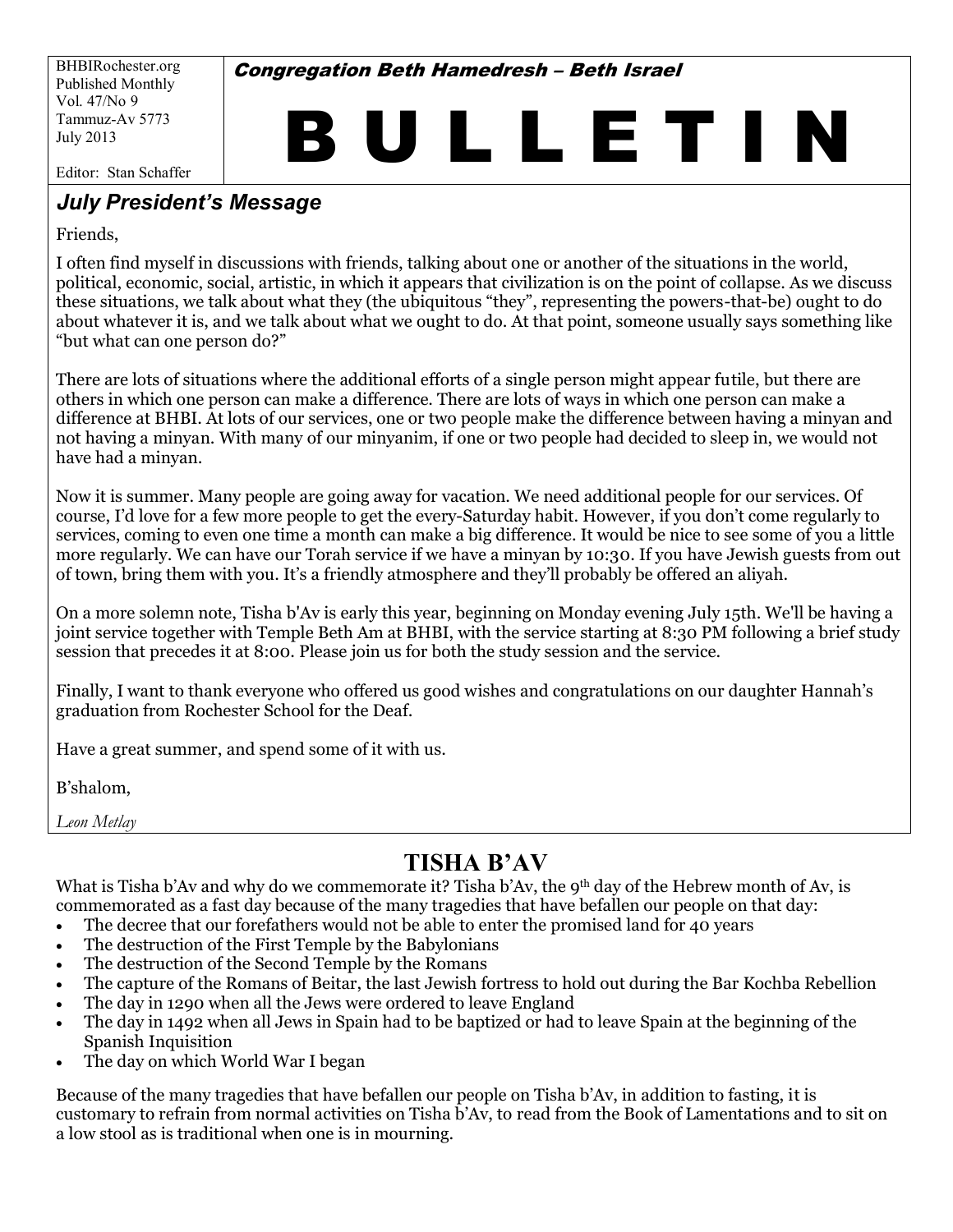# BHBI C A L ENDAR O F E V ENTS **±** JUL Y 2013

| Friday    | July 5  | 7:00 PM | Shabbat evening service at Heather Heights in Pittsford<br>Light candles at 8:34PM                                     |  |  |  |  |  |
|-----------|---------|---------|------------------------------------------------------------------------------------------------------------------------|--|--|--|--|--|
| Saturday  | July 6  | 9:30 AM | Torah: Matot-Masei<br><b>Shabbat Morning Service</b>                                                                   |  |  |  |  |  |
| Sunday    | July 7  | 9:00 AM | Service, Breakfast and Discussion                                                                                      |  |  |  |  |  |
| Monday    | July 8  | 7:30 PM | Monthly Meeting of the BHBI Board of Trustees                                                                          |  |  |  |  |  |
| Friday    | July 12 | 7:00 PM | Joint Shabbat Evening Service with Temple Beth Am at Beth Am<br>Light candles at 8:31 PM                               |  |  |  |  |  |
| Saturday  | July 13 | 9:30 AM | Joint Shabbat Morning Service with Temple Beth Am at BHBI<br>Torah: Devarim                                            |  |  |  |  |  |
| Sunday    | July 14 | 9:00 AM | Service, Breakfast and Discussion                                                                                      |  |  |  |  |  |
| Monday    | July 15 | 8:00 PM | Joint Erev Tisha b'Av Commemoration (discussion at 8 pm followed by<br>service at 8:30 pm) with Temple Beth Am at BHBI |  |  |  |  |  |
| Wednesday | July 17 | 7:30 PM | Small Conservative Shul Collaborative Torah Study at BHBI                                                              |  |  |  |  |  |
| Friday    | July 19 | 8:00 PM | Shabbat Evening Service<br>Light candles at 8:26 PM                                                                    |  |  |  |  |  |
| Saturday  | July 20 | 9:30 AM | Torah: Vaetchanan<br><b>Shabbat Morning Service</b>                                                                    |  |  |  |  |  |
| Sunday    | July 21 | 9:00 AM | Service, Breakfast and Discussion                                                                                      |  |  |  |  |  |
| Friday    | July 26 | 8:00 PM | <b>Shabbat Evening Service</b><br>Light candles at 8:19 PM                                                             |  |  |  |  |  |
| Saturday  | July 27 | 9:30 AM | Torah: Eikev<br>Shabbat Morning Service                                                                                |  |  |  |  |  |
| Sunday    | July 28 | 9:00 AM | Service, Breakfast and Discussion                                                                                      |  |  |  |  |  |

#### **SMALL CONSERVATIVE SHUL COLLABORATIVE TORAH STUDY**

The Small Conservative Shul Collaborative Torah Study sessions have been switched to the third Wednesday of each month. The next one will be held at BHBI on Wednesday, July  $17<sup>th</sup>$  at 7:30 p.m. Come join in the lively discussion along with congregants from BHBI, Temple Beth Am and Temple Beth David.

#### **BHBI WEBSITE**

Have you checked out the BHBI web site lately? If you haven't there is a lot that you're missing. The web site at [www.BHBIRochester.org](http://www.bhbirochester.org/) provides information about many aspects of our congregation, lists the BHBI calendar, has electronic versions of this and previous bulletins going back several years, has an extensive history of our congregation along with historic photos, includes photos from several BHBI dinners, picnics and other special events, and has the unique Adon Olam Songbook with information on over 100 melodies for Adon Olam.

#### **DO YOU KNOW ANYONE WHO IS UNAFFILIATED AND INTERESTED IN JOINING A CONGREGATION?**

Since the High Holy Days are just around the corner, let your friends know about BHBI's special free 3 month trial membership (available to prospective first-time new members only). Have them contact BHBI at 244-2060 or [BHBIRochester@gmail.com](mailto:BHBIRochester@gmail.com) and we will be happy to give them information about BHBI and this great offer!!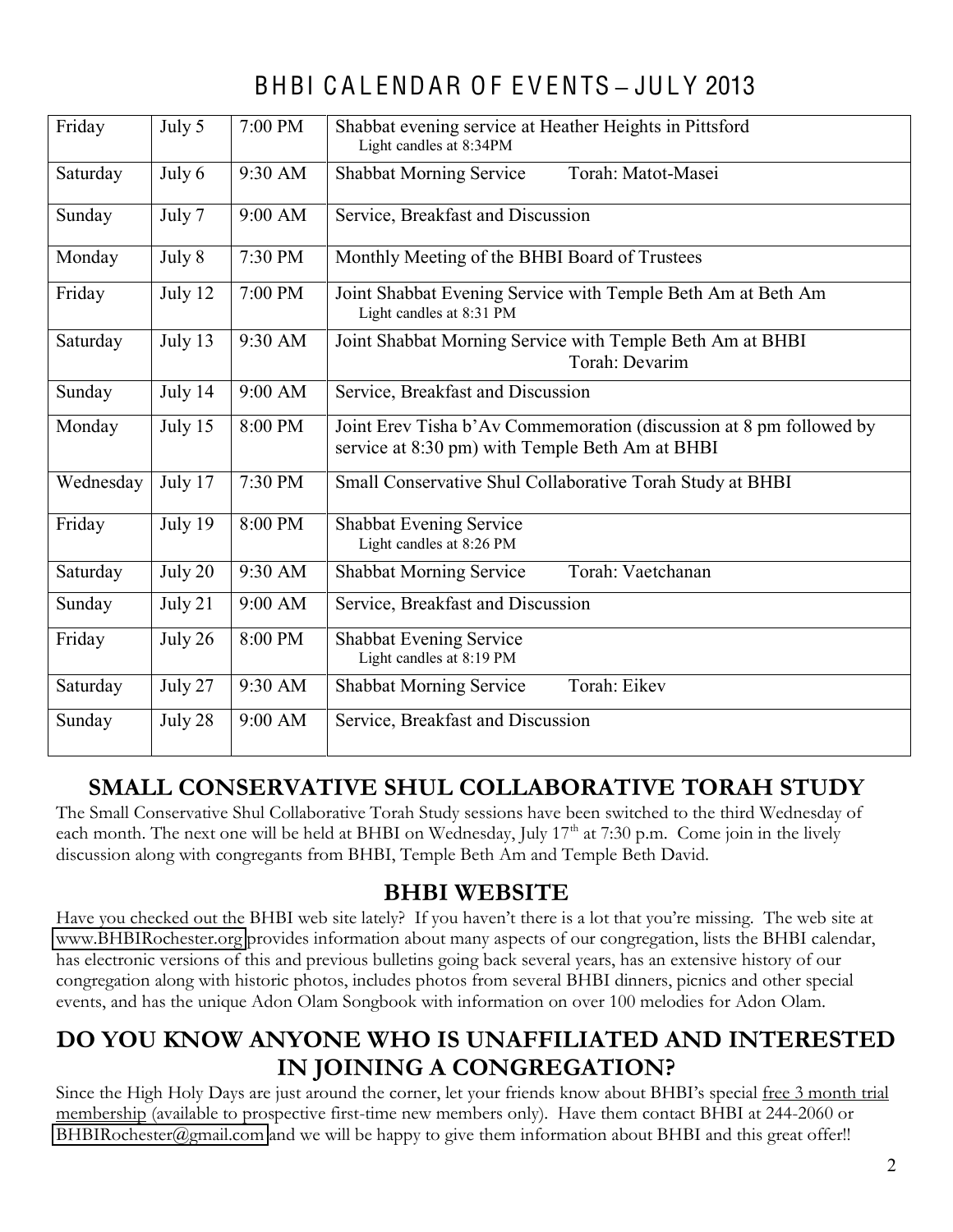#### **DONATIONS THANK YOU FOR YOUR GENEROSITY!**

#### **GENERAL FUND**

In memory of Maxine Gold *Paul and Rose Israel*

#### **THANK YOU TO OUR KIDDUSH SPONSORS FOR THE MONTH OF JUNE**

- June 1 The Congregation
- June 8 The Congregation
- June 15 The Congregation
- June 22 Leon Metlay and Nina Klionsky in honor of Hannah graduating from Rochester School for the Deaf

#### **UPCOMING EVENTS**

#### **Concert in the Lake George Area**

You're invited to a concert featuring Cecile Saine, soprano, and Paula Bobb, pianist, on August 10<sup>th</sup> at 7:30 PM at the Marcella Sembrich Museum, 4800 Lake Shore Drive, Bolton Landing, NY. Seating will be limited. Purchase tickets (\$30) in advance at: [http://www.wiawaka.org/fundraising-events.html.](http://www.wiawaka.org/fundraising-events.html) For more information about the concert: http://www.wiawaka.org/calendarlist.php

For more information about the concert site: http://www.thesembrich.org/events

# Save the Date! Joint Beth Am **±** BHBI Picnic Friday, August  $9<sup>th</sup> 5:30$  pm at Temple Beth Am

\$15/family or \$5/person if RSVP received by July 31 \$18/family or \$6/person if RSVP received after July 31 Plus PAREVE dish to pass. Without dish to pass add \$2/person or \$6/family

RSVP (to be received by July 31) by sending payment with a note to the Temple Beth Am office (Temple Beth Am, POB 177, Henrietta, NY 14467). Indicate your name, how many people, how many of each (for planning): vegetarian, hamburgers, hot dogs, chicken (more than 1 serving of each is permitted).

Please contact Ami Schmerl at 334-1950 or [social@bethamrochester.org](mailto:social@bethamrochester.org) specifying items you are bringing so we do not have duplicates.

Suggested dish to pass (must be pareve and have a hechsher other than  $(K')$ : pickles, olives; non-dairy dessert: Tofutti, cookies, Italian ice; potato chips, pretzels, tortilla chips, salsa; tabuleh; hummus/pita bread; soda; juice; carrot & celery sticks; non-dairy packaged dip; fresh corn; fresh fruit, cole slaw, pita chips; bagged salad.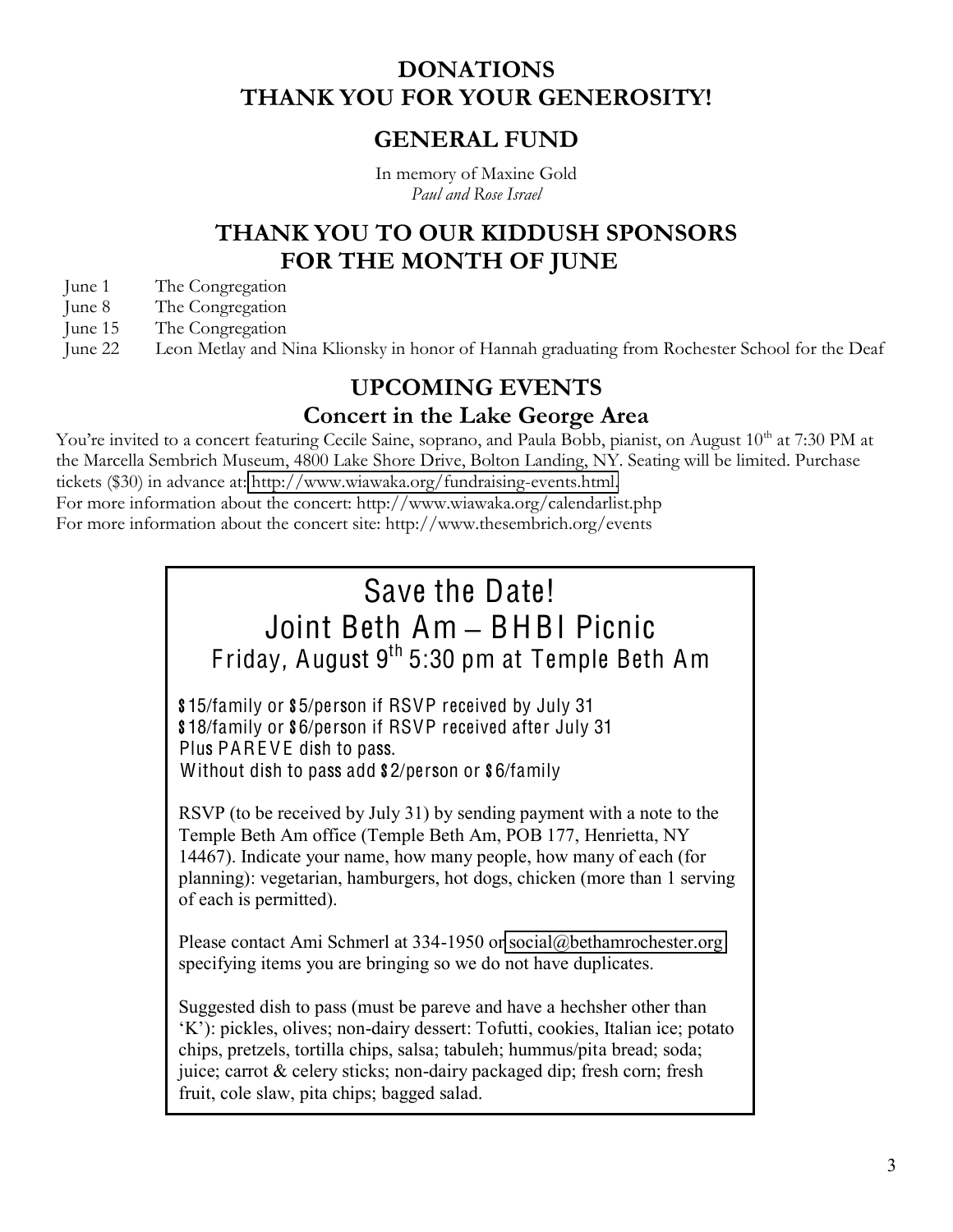## **2013 ROCHESTER JEWISH FILM FESTIVAL**

The 2013 JCC Ames Amzalek Rochester Jewish Film Festival will be held July  $21 - 29$  at a number of venues around town. In addition to the evening screenings, a number of matinees will be held. For tickets or more information, go to [http://www.rochesterjewishfilmfestival.org/images/pdfs/brochureweb.pdf or call 461-2000.](http://www.rochesterjewishfilmfestival.org/images/pdfs/brochureweb.pdf%20or%20call%20461-2000)

| <b>SUNDAY</b>                                             | <b>MONDAY</b>                                                      | $J$ $\sim$ $\cdots$ $\sim$ $\sim$ $\sim$ $\sim$<br><b>TUESDAY</b>                                  | WEDNESDAY                                                                                          | $J^{(1)}$ $\rightarrow$ $\rightarrow$ $\rightarrow$<br><b>THURSDAY</b>          | <b>FRIDAY</b> | <b>SATURDAY</b>                                               |
|-----------------------------------------------------------|--------------------------------------------------------------------|----------------------------------------------------------------------------------------------------|----------------------------------------------------------------------------------------------------|---------------------------------------------------------------------------------|---------------|---------------------------------------------------------------|
| 21                                                        | 22                                                                 | 23                                                                                                 | 24                                                                                                 | 25                                                                              | 26            | 27                                                            |
| <b>DRYDEN</b>                                             | <b>JCC</b>                                                         | <b>JCC</b>                                                                                         | <b>JCC</b>                                                                                         | <b>JCC</b>                                                                      |               | <b>DRYDEN</b>                                                 |
| 1:00pm<br>THE OTHER<br><b>SON</b>                         | 1:00 <sub>pm</sub><br><b>WELCOME TO</b><br><b>KUTSHER'S</b>        | 11:00am<br>AN UNLIKELY<br>OBSESSION:<br><b>CHURCHILL</b>                                           | 1:00 <sub>pm</sub><br>NO PLACE ON<br><b>EARTH</b>                                                  | 11:00am<br><b>MAN WITHOUT</b><br>A CELL PHONE                                   |               | 6:00 <sub>pm</sub><br>SOSÚA: MAKE<br>A BETTER<br><b>WORLD</b> |
| 7:30pm                                                    | <b>DRYDEN</b>                                                      | AND THE JEWS                                                                                       | LITTLE $(1)$                                                                                       | 1:00 <sub>pm</sub>                                                              |               |                                                               |
| LIFE IN STILLS                                            | 6:00pm<br><b>KOCH</b>                                              |                                                                                                    | 6:00pm<br>MY SO-CALLED                                                                             | <b>HANNAH</b><br><b>ARENDT</b>                                                  |               | 7:30pm<br><b>DOWNTOWN</b>                                     |
| Opening                                                   |                                                                    | 1:00 <sub>pm</sub><br>THE FLAT                                                                     | <b>ENEMY</b>                                                                                       |                                                                                 |               | <b>EXPRESS</b>                                                |
| <b>Night Party!</b>                                       | 8:30pm                                                             |                                                                                                    |                                                                                                    | LITILE(1)                                                                       |               |                                                               |
|                                                           | <b>DISOBEDIENCE:</b><br>THE SOUSA<br><b>MENDES</b><br><b>STORY</b> | LITILE(1)<br>6:30pm<br>OMA & BELLA<br>9:00 <sub>pm</sub><br><b>MY DAD IS</b><br><b>BARYSHNIKOV</b> | LITILE(1)<br>9:00 <sub>pm</sub><br>THE DAY I SAW<br>YOUR HEART<br>LITTLE (5)<br>9:00 <sub>pm</sub> | 6:30pm<br><b>ZAYTOUN</b><br>9:00 <sub>pm</sub><br><b>MELTING</b><br><b>AWAY</b> |               | 9:30pm<br><b>BALLAD OF</b><br>THE WEEPING<br><b>SPRING</b>    |
|                                                           |                                                                    |                                                                                                    | THE INVISIBLE                                                                                      |                                                                                 |               |                                                               |
| 28<br><b>DRYDEN</b><br>1:00 <sub>pm</sub><br><b>DAVID</b> | 29<br><b>DRYDEN</b><br>7:00pm<br>Hava Nagila                       |                                                                                                    |                                                                                                    |                                                                                 |               |                                                               |
| 3:00 <sub>pm</sub><br><b>HITLER'S</b><br><b>CHILDREN</b>  | <b>Closing</b><br><b>Night Party!</b>                              |                                                                                                    |                                                                                                    |                                                                                 |               |                                                               |
| 6:00 <sub>pm</sub><br><b>PARIS</b><br><b>MANHATTAN</b>    |                                                                    |                                                                                                    |                                                                                                    |                                                                                 |               |                                                               |
| 8:30pm<br>FILL THE VOID                                   |                                                                    |                                                                                                    |                                                                                                    |                                                                                 |               |                                                               |

#### **Jewish Film Festival Calendar – July 2013**

#### TICKET INFORMATION

TICKET PRICING:

General Admission Ticket \$9 JCC Member/\$11 Non Member

Weekday Matinee Ticket \$7 JCC Member/\$9 Non Member

Opening Night and Closing Night Ticket (Party included) \$15 JCC Member/\$20 Non Member

All Festival Pass \$150 JCC Member/\$165 Non Member

JCC Matinee Pass (NEW!) \$36 JCC Member/\$48 Non Member

Discounts \$1 off for Students (Advance sale only)

Advance sale tickets are NOT available at The Little Theatre or The Dryden Theatre. Please, do not call theatres for information.

ALL FESTIVAL PASS HOLDER POLICY: All Festival Pass (AFP) holders are guaranteed seats up to 15 minutes prior to show time. RJFF cannot guarantee seating for late arrivals. AFPs are non-transferable.

NEW THIS YEAR! JCC MATINEE PASS: This pass is valid for all six matinee films shown at the JCC Hart Theatre. All JCC Matinee Pass holders are guaranteed seats up to 15 minutes prior to show time. RJFF cannot guarantee seating for late arrivals. Passes are non-transferable.

WALK-INS DAY OF SHOW: Per availability, tickets are sold 45 minutes prior to show time at festival venues. If a film is almost sold out, RJFF will distribute temporary tickets, and if seats become available at show time the temporary ticket can be exchanged for a valid ticket. RJFF does not guarantee ticket availability for walk-ins. You are strongly encouraged to purchase tickets in advance.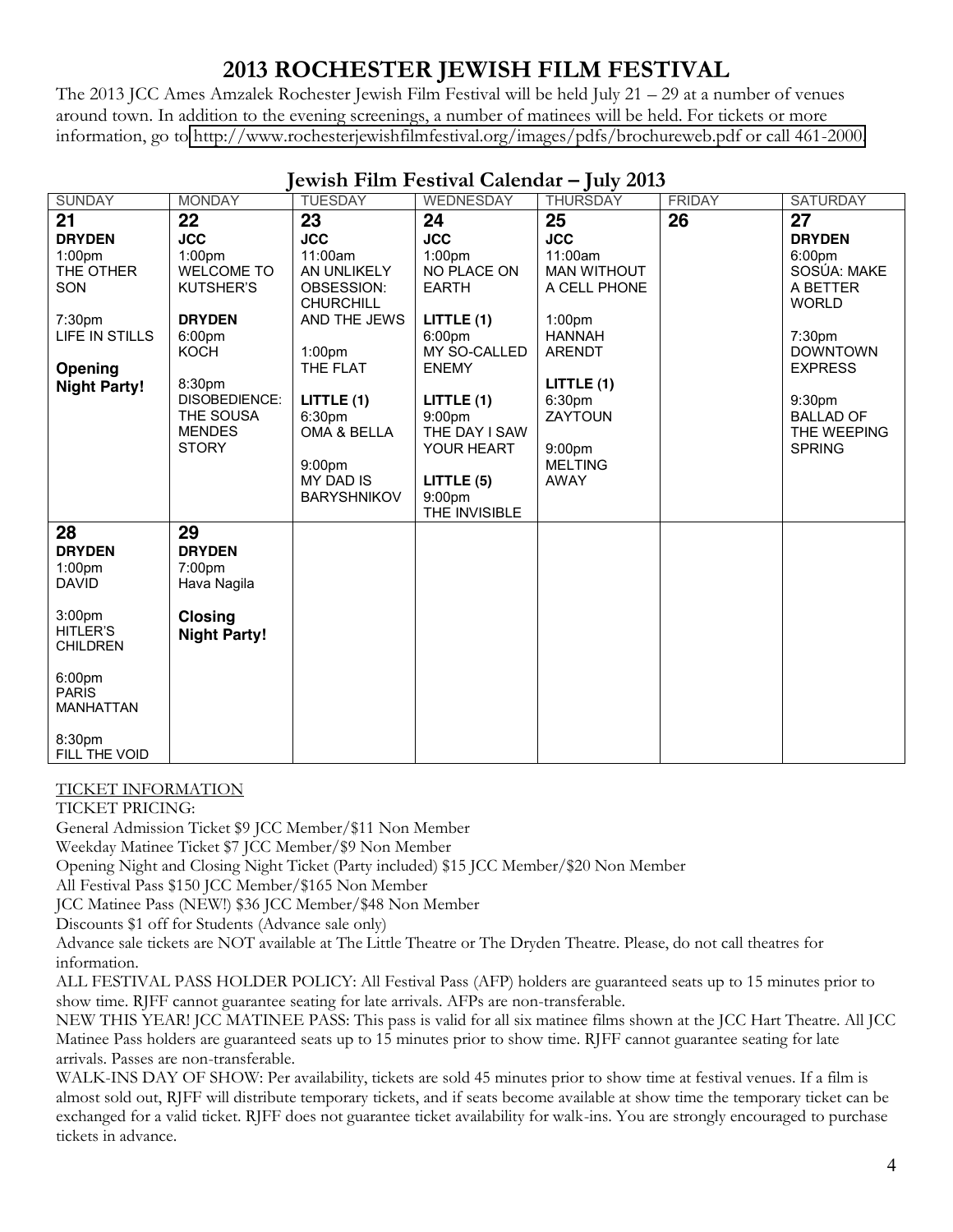#### **YAHRZEITS**

At the following Shabbat Services, we will read the names of our late loved ones whose Yahrzeits will occur on that Shabbat or during the following week.

| July $5-6$                                                                                                                                                                                  | Tammuz<br>$- Av$    | July 12-13                                                                                                                                                                     | Av                           | July 19-20                                                                                                                                | Av                                     | July 26-27                                                                                                                                                                          | Av                                                       |
|---------------------------------------------------------------------------------------------------------------------------------------------------------------------------------------------|---------------------|--------------------------------------------------------------------------------------------------------------------------------------------------------------------------------|------------------------------|-------------------------------------------------------------------------------------------------------------------------------------------|----------------------------------------|-------------------------------------------------------------------------------------------------------------------------------------------------------------------------------------|----------------------------------------------------------|
| Doriene Baker<br>Hyman Tanenbaum*<br>Celia Silverstein*<br>Sidney Gold<br>Louis Schiff*<br>Ray Bloch<br>Benjamin Bobb<br>Joseph Greenbaum*<br>Moses Berkowitz*<br>Dave Kovel<br>Kathy Shur* | 28<br>28<br>29<br>↑ | Anna Berman*<br>George Cohen*<br>William Aaron Bernstein*<br>David Titof<br>Haim Menachem Levy<br>Hyman Silverman*<br>*Denotes name<br>memorialized on BHBI<br>Memorial Plaque | 8<br>8<br>9<br>9<br>12<br>12 | Frank Carper*<br>Sarah R. Spector*<br>Samuel Gross<br>Abraham Heyman*<br>Phillip Boyarsky*<br>Sarah Applebaum Gastel*<br>Charles Levinson | 13<br>13<br>15<br>17<br>18<br>18<br>18 | Jennie Braime*<br>Abraham I. Spector*<br>Alexander Aronov<br>Morris Ohl*<br>Israel Osband*<br>Bessie Gastel*<br>Rose T. Cohen<br>Jacob Osband*<br>Joseph Teitel<br>Samuel Wechsler* | 20<br>20<br>21<br>21<br>22<br>25<br>26<br>26<br>26<br>26 |

We pray that our mourners will be comforted among all the mourners of Zion and Jerusalem and that the memory of the deceased continues to be a blessing to all who knew them.



So far our *TOPS* Gift Card fundraiser has been quite successful. Remember, *TOPS* Gift Cards are now available through BHBI in \$50 denominations. To purchase TOPS Gift Cards, contact Stan Schaffer at 473-8072 or by e-mail at stanschaffe[r@fronti](mailto:stanschaffer@frontiernet.net)ernet.net

## **MEMORIAL PLAQUES**

You can also memorialize a friend or loved one on a BHBI memorial plaque. Our memorial plaques are very reasonably priced. For more information, contact Stan Schaffer at 473-8072 or [stanschaffer@frontiernet.net](mailto:stanschaffer@frontiernet.net)

## **AD SPONSORS**

We are always looking for additional businesses that are interested in placing an ad in the BHBI Bulletin. If you know of someone whose business or company may be interested, contact Stan Schaffer at 473-8072 or by e-mail at [stanschaffer@frontiernet.net](mailto:stanschaffer@frontiernet.net)

#### **MAKE YOUR PURCHASES AT AMAZON.COM AND SUPPORT BHBI AT THE SAME TIME!**

Why not contribute to BHBI while making on-line purchases? It's easy to make purchases on-line at Amazon.com and support BHBI financially at the same time. Just go to the BHBI web page at [www.BHBIRochester.org](http://www.bhbirochester.org/) and click on the Amazon.com link. Each time you make a purchase after linking to Amazon.com from our web page, BHBI gets a percentage of the purchase price. The more you buy in this way, the more BHBI makes!